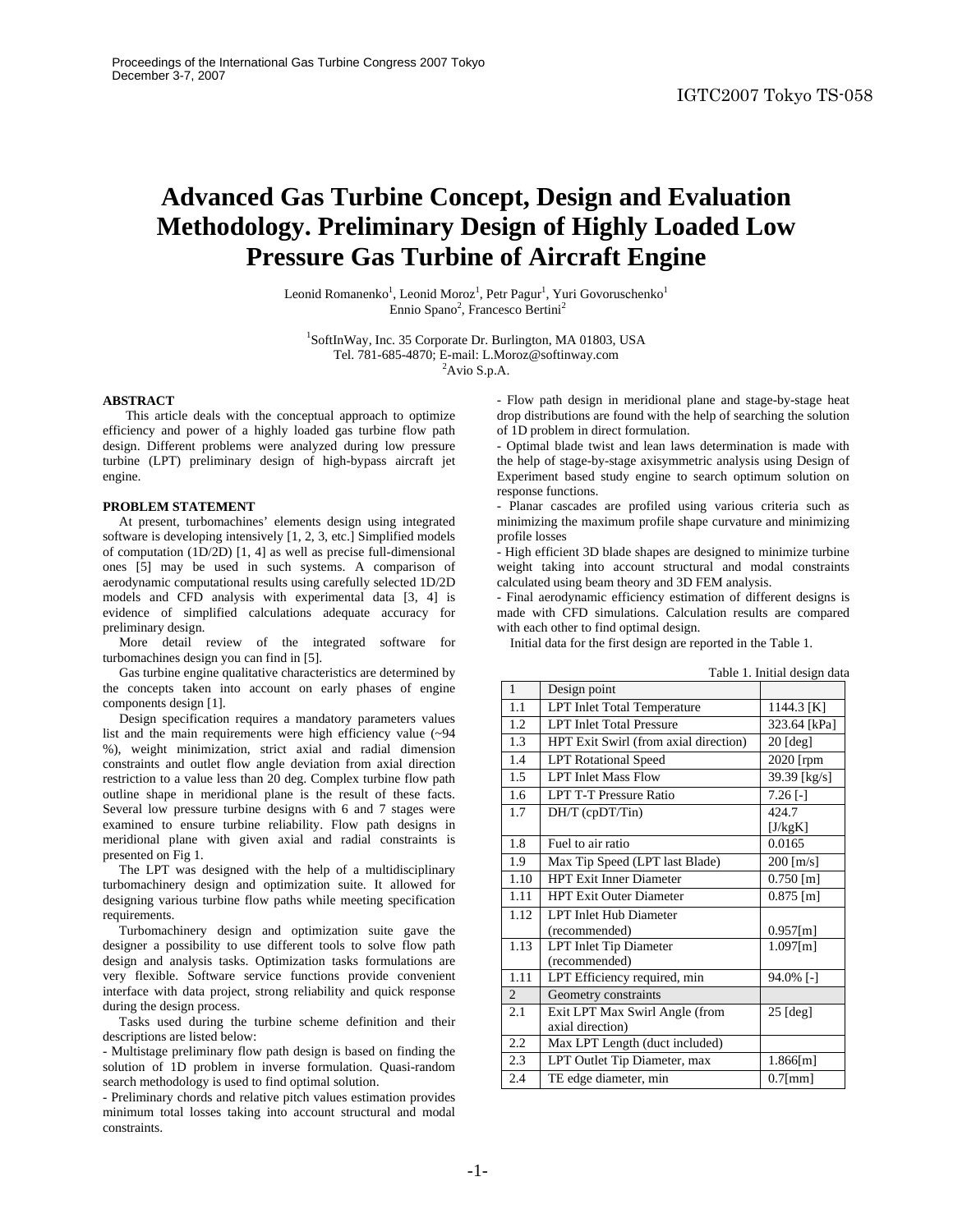

Fig 1. Different flow path designs in meridional plane with given axial and radial constraints (hub, tip diameters, max length)

# **DESIGN CONFIGURTIONS OVERVIEW**

 A lot of possible configurations have been taken into account with the required inlet geometric constraints and maximum outer casing diameter. Two variants of a flow path design with 6 and 7 stages meeting the requirements were chosen for a more detailed study (Fig. 2).



Fig 2. Top-down: 7-stage and 6-stage flow paths satisfying geometrical constraints.

As the meridional shapes are necessarily complex to provide high efficiency, a non-uniform layout of the stage heat drop is used (Fig. 3) that ensures similar efficiency level throughout stagnation parameters from one stage to another (Fig. 4). Stages with outer diameter close to design limit are the most loaded excluding the last stage. Outlet flow angle at positive hub reaction on this stage has to be close to axial direction (Fig. 5). On the intermediate stages, in order to achieve positive hub reaction on the hub, the designer assigns not axial outlet flow angle.



Fig 3. Top-down: stage heat drops and reactions distribution (law of circulation) of the 7-stage and 6-stage turbines. (Rt – tip reaction, Rh – hub reaction, R – mean reaction,  $UC0 - u/C_0$  factor).



Fig 4. Top-down: 7-stage and 6-stage turbine Mach numbers and efficiency distribution on static and stagnation parameters. (MC1 – nozzle outlet absolute velocity Mach number, MW2 – blade outlet relative velocity Mach number; eff\_i – total-to-static stage internal efficiency).

 After 1D meanline calculation, a stage-by-stage 2D (axisymmetric) calculation was performed to determine twist laws of blades which provides the highest efficiency. Required mass flow was determined by the changing of nozzle outlet angle on the mean diameter at specified stage inlet temperature and pressure and stage outlet static pressure.

 The greatest deviations from the law of circulation are observed in the last stages and also in the first stages of the 6-stage design where to secure positive hub reaction the nozzle lean is used. Last stages parameters of the considered designs are presented in Fig. 6.

 The efficiency of the examined designs as a whole is comparable. The 6-stage design has less length and weight but it is difficult for designing because of large lean of the first stages. The 7-stage flow path is smoother and its blades have a simpler shape.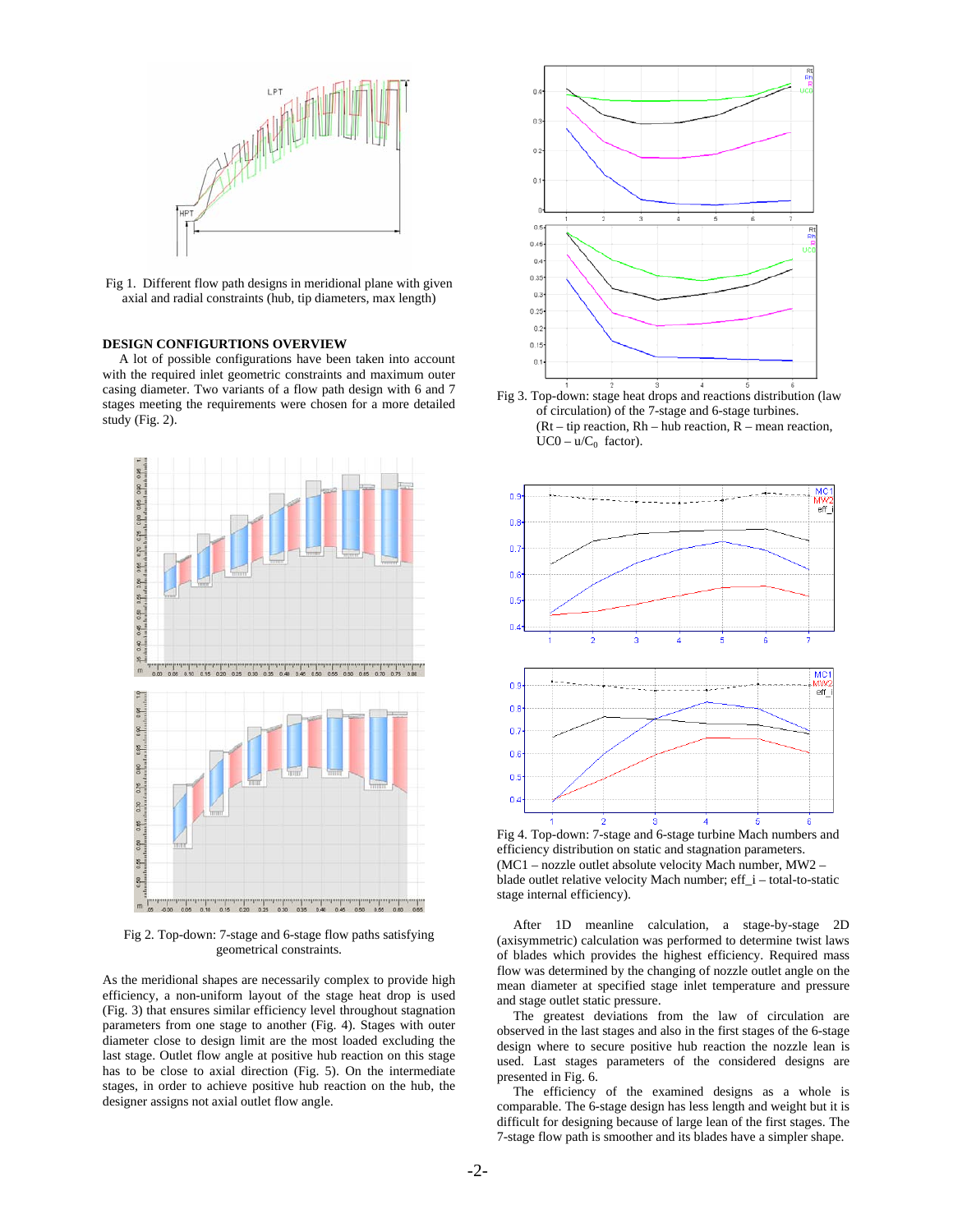

Fig 5. Top-down: 7-stage and 6-stage turbines profiles and velocity triangles on the mean diameter of the last stage.

 Considered designs, as can be seen from 3D FEM analysis are subject to stress level noticeably less than permissible that allows for blading that is extremely light. But it is important to bear in mind that since the optimal cascades pitches  $(0.7...0.8)$  have to be observed, the number of blades in crowns are increased, thusly making the design process and wheel manufacturing more complicated.

 Optimization routines allowed designing 6-stage turbine flow path (See Fig 2) with aerodynamic and geometric characteristics shown below (Fig. 6).

Table 2. Integral characteristics of 6-stage flowpath

|                           | <b>Parameters</b>                           | Units | <b>Pessimistic</b><br>loss<br>estimation | Optimistic<br>loss<br>estimation |
|---------------------------|---------------------------------------------|-------|------------------------------------------|----------------------------------|
| $\rm N_c$                 | capacity                                    | MW    | 18.38                                    | 18.74                            |
| $\eta_i$                  | internal to-<br>tal-to-static<br>efficiency |       | 0.890                                    | 0.908                            |
| $\frac{1}{2}$<br>$\eta_i$ | internal<br>total-to-total<br>efficiency    |       | 0.928                                    | 0.946                            |
| G                         | mass flow<br>rate at outlet                 | kg/s  | 39.39                                    | 39.39                            |





Fig 6. Top-down: 7-stage and 6-stage turbines streamlines and thermodynamic parameters and last stages angles distribution. (R – reaction, MC1 – nozzle outlet absolute velocity Mach number, MW2 – blade outlet relative velocity Mach number, eff\_u – total-to-static stage peripheral efficiency, eff\_uz –total-to-total stage peripheral efficiency; A0 - nozzle inlet absolute flow angle, A0m - nozzle inlet metal angle, A1gaug - nozzle gauging angle, B1 - blade inlet relative flow angle, B1m - blade inlet metal angle, B2gaug - blade gauging angle, A2 - blade outlet absolute flow angle, ia\_blade – blade incidence angle, ia\_nozzle – nozzle incidence angle).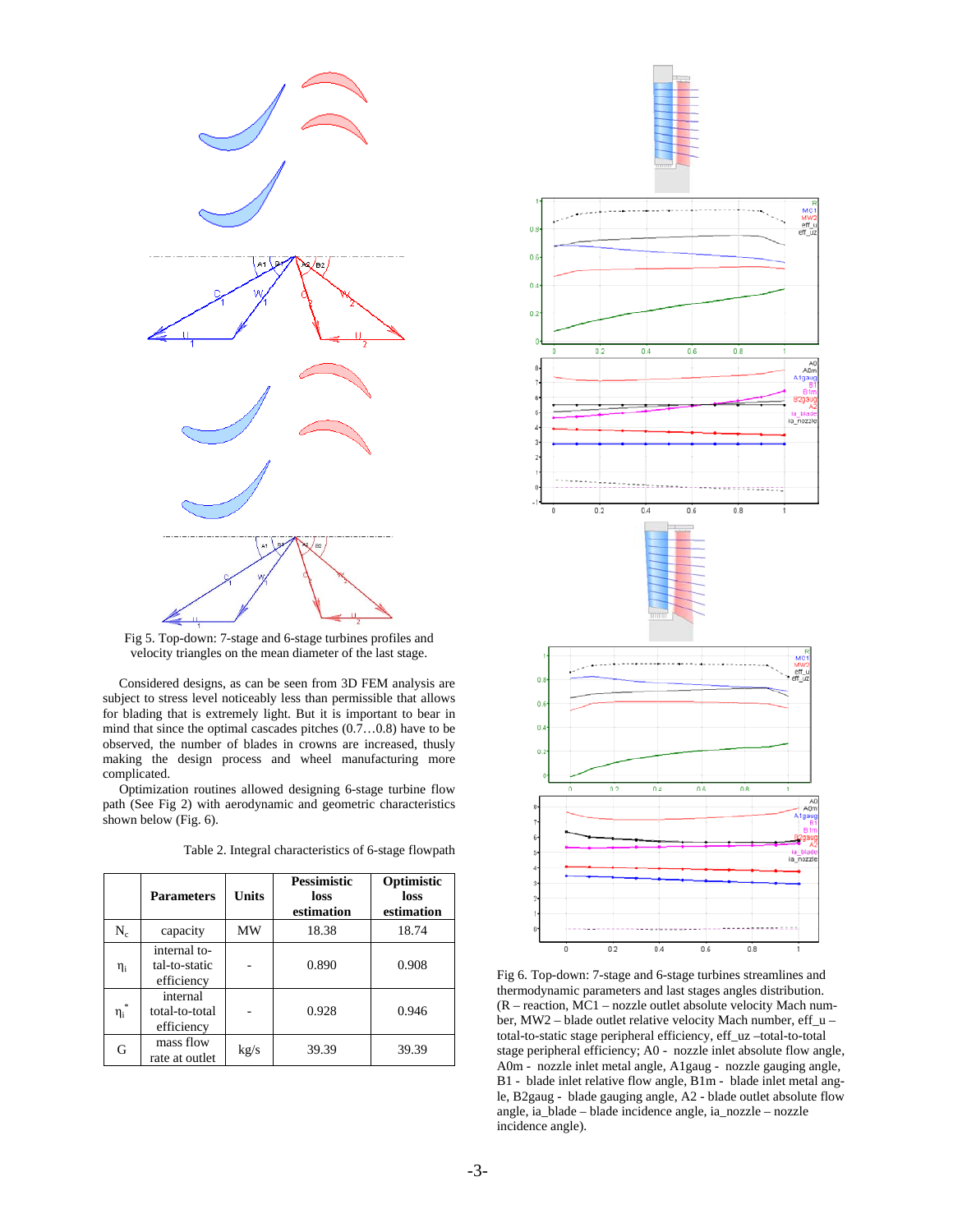

Fig 7. Von Mises stress in nozzles (from top) and blades (bellow) of 7-stage (on the left) and 6-stage (on the right) turbines.

| Stage number                                     | 1    | $\mathbf{2}$ | 3                   | 4    | 5    | 6    |
|--------------------------------------------------|------|--------------|---------------------|------|------|------|
| $\alpha_0$ – nozzle inlet metal angle            |      |              | 60.8                |      |      |      |
| in abs frame, deg                                | 90   | 76.3         | 2                   | 51.4 | 46.6 | 56.7 |
| $\alpha_{1\text{gauge}}$ - nozzle outlet gauging |      |              |                     |      |      |      |
| angle, deg                                       | 29   | 7            | 18                  | 19.7 | 25.1 | 33.  |
| $\beta_{1m}$ – blade inlet metal angle,          |      |              |                     |      |      |      |
| deg                                              | 66.5 | 40.1         | 34.1                | 31.4 | 40.6 | 56.7 |
| $\beta_{2\text{gauge}}$ – blade outlet gauging   |      |              |                     |      |      |      |
| angle, deg                                       | 30   | 26           | 24                  | 25   | 31   | 39   |
| $\alpha_2$ – flow angle in abs. frame            |      |              |                     |      |      |      |
| downstream rotor, deg                            | 76.3 |              | 60.8 51.4 46.6 56.7 |      |      | 71.6 |
| $D_2/l$ – mean diameter to                       | 16.3 | 18.1         | 15.8 13.3           |      | 10.8 | 8.3  |
| blade height ratio                               |      |              |                     |      |      |      |
| $u/C_0$ – isentropic velocity                    | 0.51 | 0.42         | 0.38                | 0.34 | 0.36 | 0.40 |
| ratio                                            |      |              |                     |      |      |      |
| $c_{\nu}/u$ – flow factor                        | 0.7  | 0.7          | 0.7                 | 0.8  | 1.0  | 1.1  |
| $H_T$ – stage load factor                        | 1.5  | 2.4          | 2.8                 | 3.3  | 2.9  | 2.3  |

| Table 3. Stage parameters of 6-stage flowpath |  |  |  |
|-----------------------------------------------|--|--|--|
|                                               |  |  |  |

## **SOME PRACTICAL ISSUES**

The authors found these results to be very interesting from Avio Group from various points of view. While SoftInWay was carrying ahead its design work, an alternative design for two 7 stages configurations for the some cycle was initiated. The 7 stages choice was done for these two modules on the basis of a preliminary optimization that excluded the 6 stages possibility for high loads reasons.

But this solution was taken based on a preliminary optimization in which the choice of parameters was not optimal. As a matter of fact the original model did not have the capability to test an inlet duct as was the case one implemented in the SoftInWay solution. This is probably the most interesting technical choice in the Axstream code solution and it was obtained thanks to the possibility to change a large number of parameters together, without prejudices that take to do some preliminary design choise by default. This is one of the strength points of the code especially for innovative design solutions.

This possibility is fundamental in the modern aerodynamic design to obtain challenging objectives like the ones asked today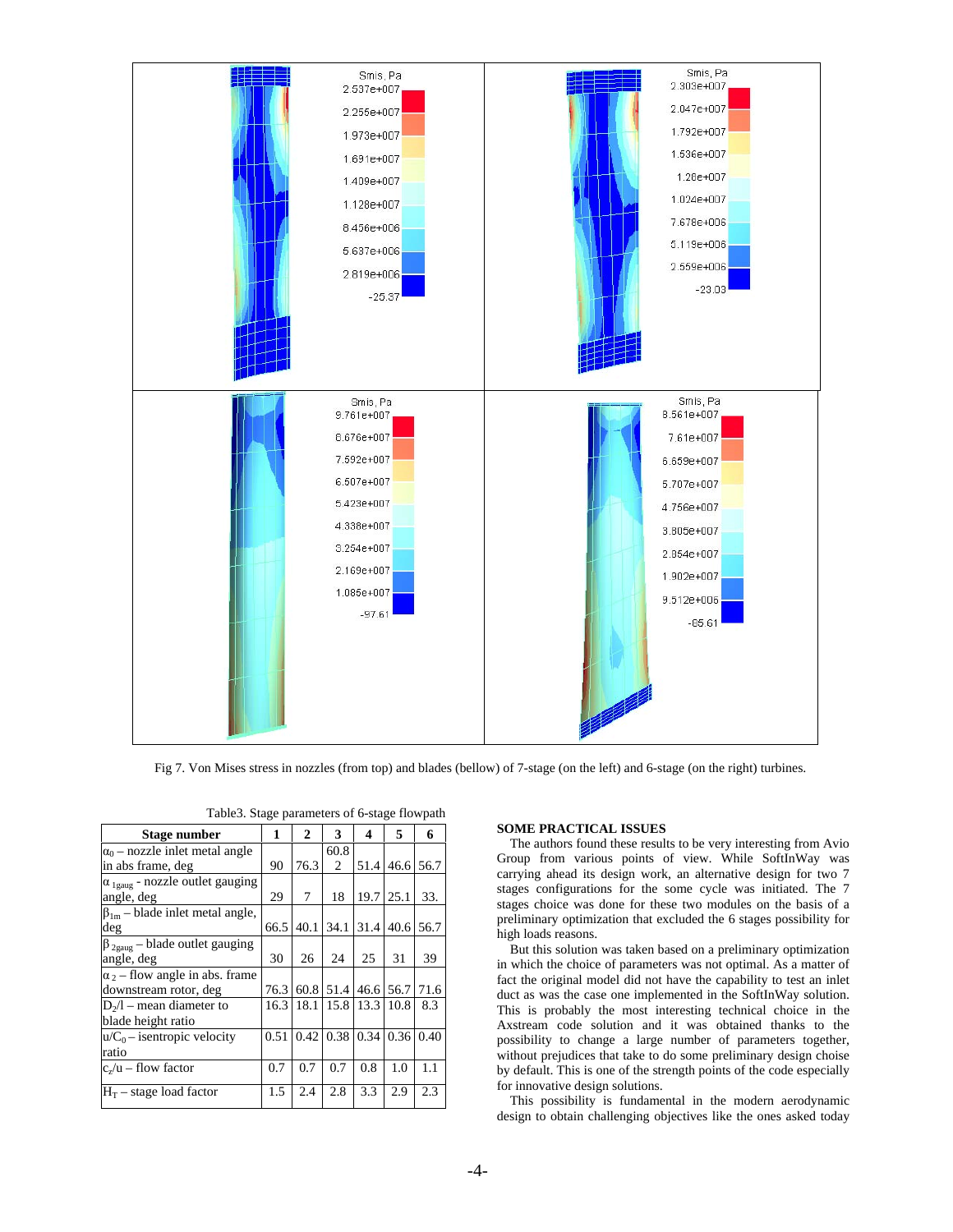to designers in order to jump over old design criteria in finding innovative design solutions. In figure 8 a comparison between the three design solutions is reported.



Fig 8. Meridional comparison sketch between the three analysed configurations.

 The first design solution proposed by Avio, grey in figure, is a 7 stage configuration with low rotational velocity due to low radii and with low power split on the first stages. This solution takes to a high angular average deflections (about 115 deg) and low performance not able to achieve the requested values for about 1 percentage point.

 For this reason Avio has tested the 7 stage green design in the figure. This configuration, thanks to bigger radii can achieve better module performance like the ones requested by the cycle but with a weight increase of about 30% with respect to the original solution. This configuration has also the disadvantage of requiring a redesign of components after the low pressure module changing the outlet maximum radius. With these results it seemed that the initial requirements could not be satisfied.

 The final solution has, due to the good preliminary optimization work, some innovations able to solve weight problems, respect geometric constraints and to gain the needed efficiency. The long aggressive inlet duct choice is able to take the first stages at bigger diameters with the capability to have greater power on the first stages and this is a preferred solution that can reduce the average angle deflection of about five degrees and to work in a good efficiency zone on the Smith diagram (see figure 9).



Fig 9. Smith diagram for the three analyzed configurations.

 This design solution allows to respect the required performances and to gain an additional saving in terms of weight of approximately 15% on the first Avio configuration.

 For the performances validation, and comparisons between the three designs, the CFD TRAFMS code has been used. This work has generally shown an optimal correspondence between preliminary results supplied by SoftInWay code and the ones of such analysis (see figures 10-11-12).

 At the moment subsequent optimization of the configuration with a 3D detailed redesign is in development to ultimately improve the predicted performances with High lift, SWC and 3D profiling concepts.



Fig 10. CFD vs Softinway comparisons. Blade to blade exit angles from Blade #4 - #5.